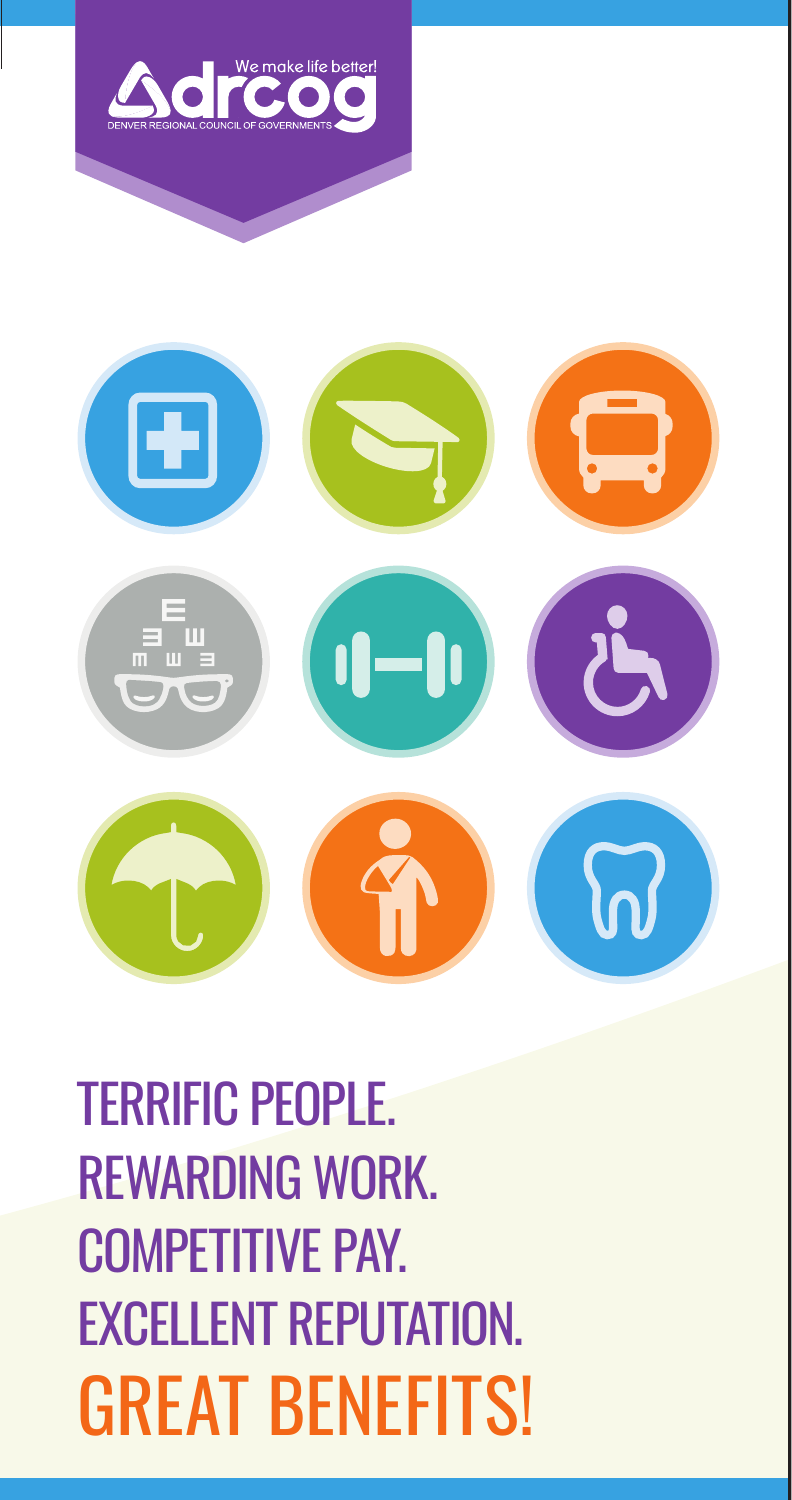At the Denver Regional Council of Governments (DRCOG), employees are key partners in fulfilling the organization's goal of enhancing and protecting the Denver region's quality of life. DRCOG's comprehensive benefits package shows its commitment to employees and their families.

# WHO RECEIVES BENEFITS?

Full-time employees are eligible for: credit union membership; 457 deferred compensation; Roth IRA; 401(a) retirement; dental, health and vision insurance; flexible spending account; life and accidental death and dismemberment, short-term disability, long-term disability, voluntary life, auto, homeowners, group universal life, group accident, LifeLock identity theft protection and pet insurance; employee assistance program; tuition reimbursement; direct deposit; pre-tax parking; workers' compensation; EcoPass and Guaranteed Ride Home; and on-site fitness center membership.

Part-time employees who are normally scheduled to work fewer than 40 hours a week are eligible for: employee assistance program; credit union membership; 457 deferred compensation; Roth IRA; direct deposit; pre-tax parking; workers' compensation; auto, homeowners, LifeLock identity theft protection and pet insurance; on-site fitness center membership.

# THE FOLLOWING BENFFITS ARE AVAILABLE TO PART-TIME EMPLOYEES BASED ON HOURS WORKED PER WEEK:

| <b>Hours worked</b> | Insurance     | Employee-paid | <b>Employer-paid</b> |
|---------------------|---------------|---------------|----------------------|
| per week            | benefit       | premium       | premium              |
| 30 to 39            | <b>Health</b> | 15%           | 85%                  |
| 24 to 39            | <b>Dental</b> | 60%           | 40%                  |
|                     | <b>Vision</b> | 50%           | 50%                  |
| 24 to 29            | <b>Health</b> | 57.5%         | 42.5%                |

Temporary employees are eligible for: direct deposit; pet, auto and homeowners insurance; credit union membership; workers' compensation; and on-site fitness center membership.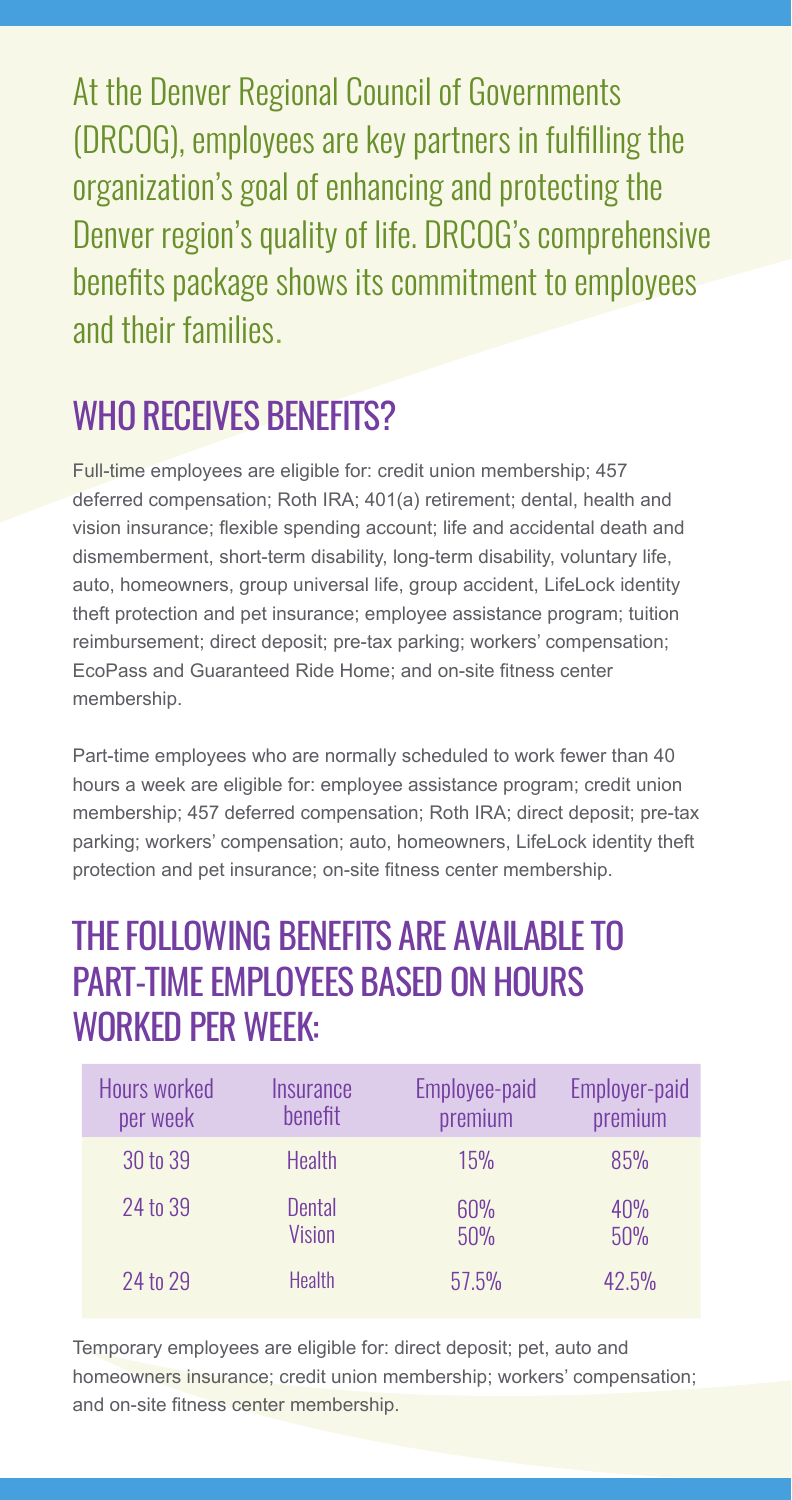# KEY DRCOG BENEFITS

#### HOLIDAYS | Eligible upon employment

Paid holidays for full-time employees (pro-rated at 50 percent for part-time employees regularly scheduled to work 24 to 39 hours per week)

- New Year's Day
- Martin Luther King Jr. Day
- Presidents Day
- Memorial Day
- Independence Day
- Labor Dav
- Thanksgiving Day
- **Day after Thanksgiving**
- Christmas Eve
- Christmas Day
- Floating day (designated by the executive director)

# LEAVE BENEFITS | Eligible upon employment

- Full-time employees receive 10.5 hours of general leave each month. Leave hours increase over time to a maximum of 16.5 hours accumulated monthly.
- Part-time employees working an average of 24 to 39 hours per week receive 5.25 hours of general leave each month. Leave hours increase over time to a maximum of 8.25 hours accumulated monthly.
- Full-time employees accrue sick leave at a rate of six hours each month. Part-time employees who work an average of 24 to 39 hours per week accrue three hours of sick leave each month.

# RETIREMENT BENEFITS | Eligible to full-time employees on the first day of month following six months of employment

DRCOG's 401(a) retirement plan is mandatory for full-time employees on the first of the month after six months of employment. Through the plan, DRCOG contributes 9 percent of an employee's monthly salary, while the employee contributes 3 percent.

**Vesting:** The employee must be vested to receive DRCOG's contributions. Incremental vesting begins after three years of employment and full vesting occurs at seven years.

# MEDICAL COVERAGE |Eligible first day of the month following date of hire

DRCOG provides comprehensive health insurance options for employees to meet their individual and family needs. There are two HMO plans available providing in-network medical and prescription drug coverage with copayments at lower premiums to the employee. The PPO is designed to allow in- and out-of-network services and requires participants to meet the deductible before the insurance company pays for major services. DRCOG pays 85 percent of the premium for full-time employees.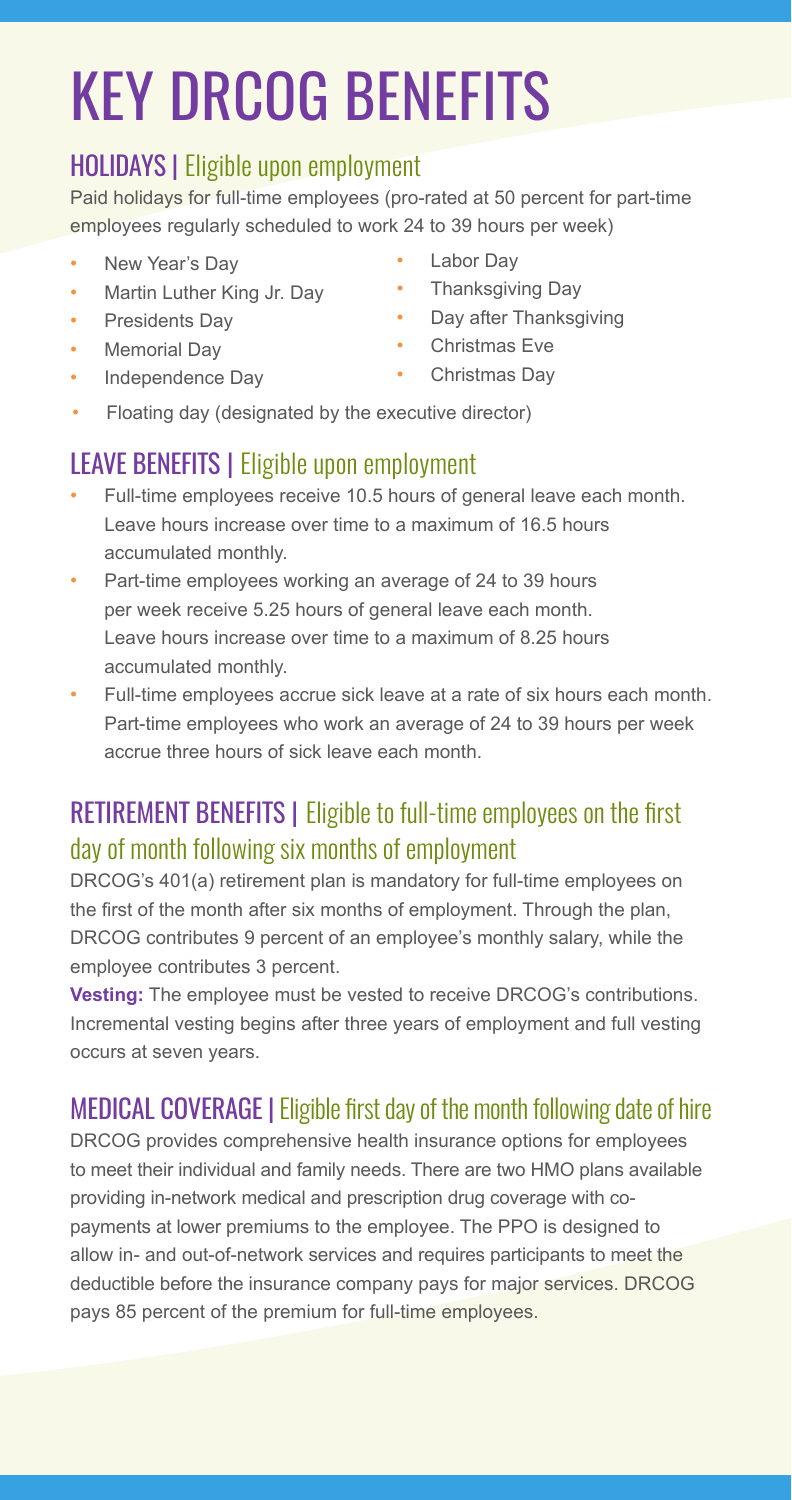#### DENTAL COVERAGE I Eligible first day of the month following date of hire

Employees may enroll in DRCOG's dental plan, choosing from two PPO plans. DRCOG pays 80 percent of the premium for full-time employees.

#### VISION COVERAGE | Eligible first day of the month following date of hire

DRCOG offers vision coverage to help employees pay for routine vision services and vision supplies. Employees may see any vision provider, but enjoy significant savings when using in-network providers. DRCOG pays 100 percent for full-time employees' single coverage.

#### EMPLOYEE ASSISTANCE PROGRAM | Eligible upon employment

The Employee Assistance Program is available to all employees and eligible dependents. DRCOG pays 100 percent of the premium for this confidential and wide-ranging counseling program.

## EMPLOYER-PAID LIFE INSURANCE |Eligible first day of the month following date of hire

DRCOG provides basic life and accidental death and dismemberment insurance equal to two times an employee's annual salary.

#### EMPLOYER-PAID LONG-TERM DISABILITY | Eligible first day of the month following date of hire

DRCOG provides a long-term disability benefit for full-time employees. If an employee is unable to perform their job for a continuous 180-day period due to illness or injury, if approved, the long-term disability benefit will take effect. The income replacement benefit equals 66.67 percent of the employee's basic monthly earnings, up to a maximum of \$6,000. Benefits may be subject to pre-existing condition limitations.

#### EMPLOYER-PAID SHORT-TERM DISABILITY |Eligible first day of the month following date of hire

DRCOG provides a short-term disability benefit for full-time employees that, if approved, replaces a portion of weekly income should the employee be unable to perform their job due to an illness or injury unrelated to work. As long as the employee remains disabled and meets the plan's disability requirements, the employee will continue to receive 60 percent of basic weekly earnings up to a weekly maximum benefit of \$1,200 up to 22 weeks. Benefits may be subject to pre-existing condition limitations.

#### SUPPLEMENTAL, VOLUNTARY LIFE INSURANCE |Eligible first day of the month following date of hire

Supplemental, voluntary life insurance for employees and their families is available through payroll deduction.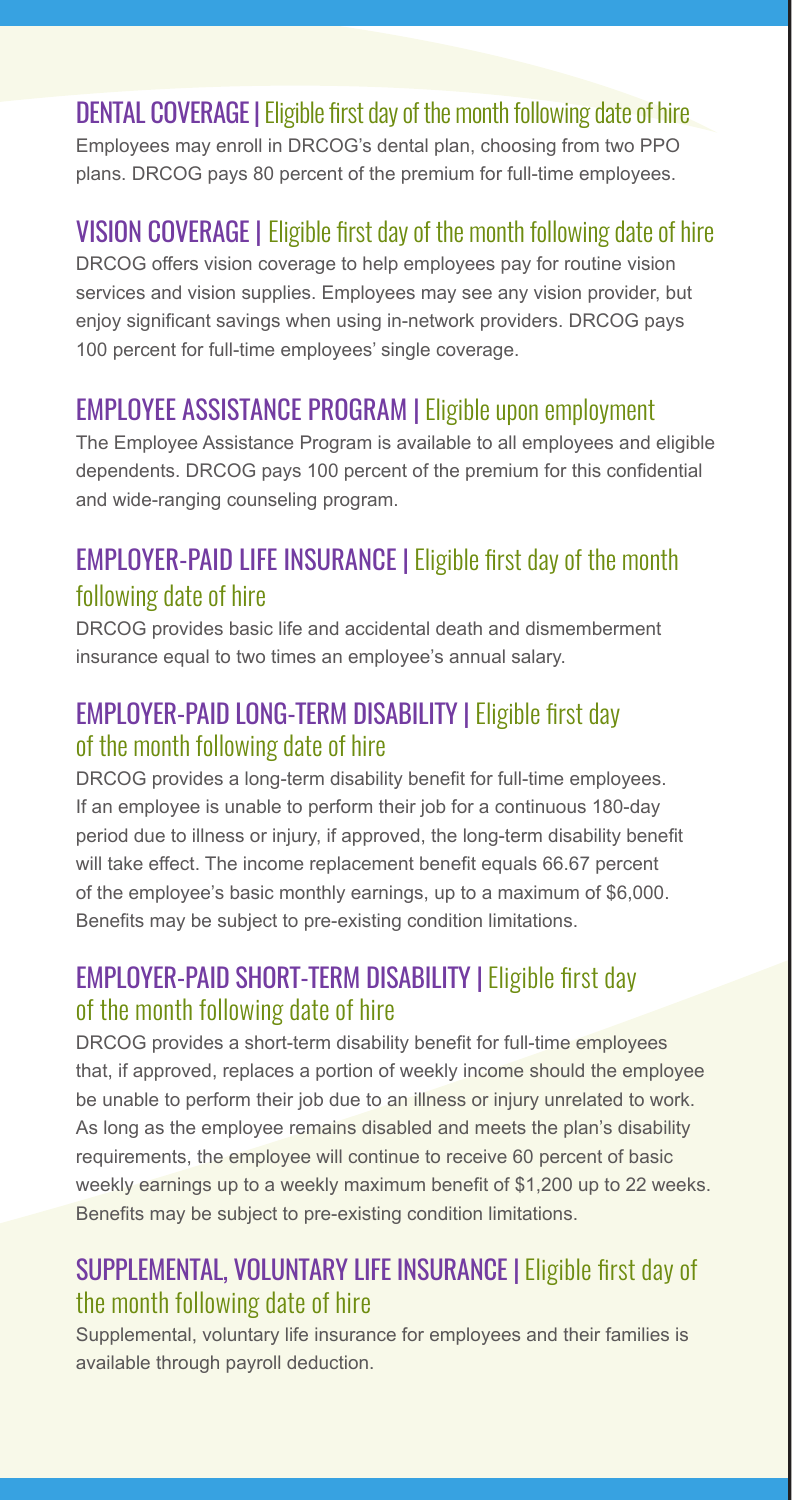# FITNESS CENTER | Eligible first day of employment

DRCOG employees can use the fitness center conveniently located in the building. The center has workout equipment, showers and lockers.

#### FLEXIBLE SPENDING ACCOUNTS | Eligible first day of the month following date of hire

DRCOG offers two types of flexible spending accounts: medical and dependent care. Through each account, employees can redirect a set amount of their earnings to pay for applicable expenses with pre-tax dollars.

# TUITION REIMBURSEMENT |Eligible after six months of employment

Full-time DRCOG employees enrolled in academic courses related to their work may receive tuition loans for continuing education. The loans are then forgiven progressively with continued employment and proof of passing grades.

#### ECOPASS |Eligible upon employment

DRCOG offers each full-time employee an EcoPass that provides unlimited use of RTD's bus and rail service.

### GUARANTEED RIDE HOME | Eligible upon employment

Through this unique program, full-time employees can receive a free taxi ride from work to home for an emergency or unplanned work schedule change if the employee used transit, carpooled, vanpooled, walked or biked to work that day.

# BIKE PARKING |Eligible upon employment

For employees who bike to work, DRCOG provides conveniently located, locked bicycle parking and lockers in the building.

# OTHER BENEFITS

- Auto and homeowners insurance discounts
- Credit union membership
- Deferred compensation (457)
- Job-related training
- Direct payroll deposit
- Flextime
- Telework
- LifeLock identity theft protection
- Compressed workweek
- Casual dress
- Bonus and recognition program
- Roth IRA
- Qualified transportation expense program
- Professional membership
- Pet insurance
- Annual health fair

*All employees are covered by workers' compensation insurance.*